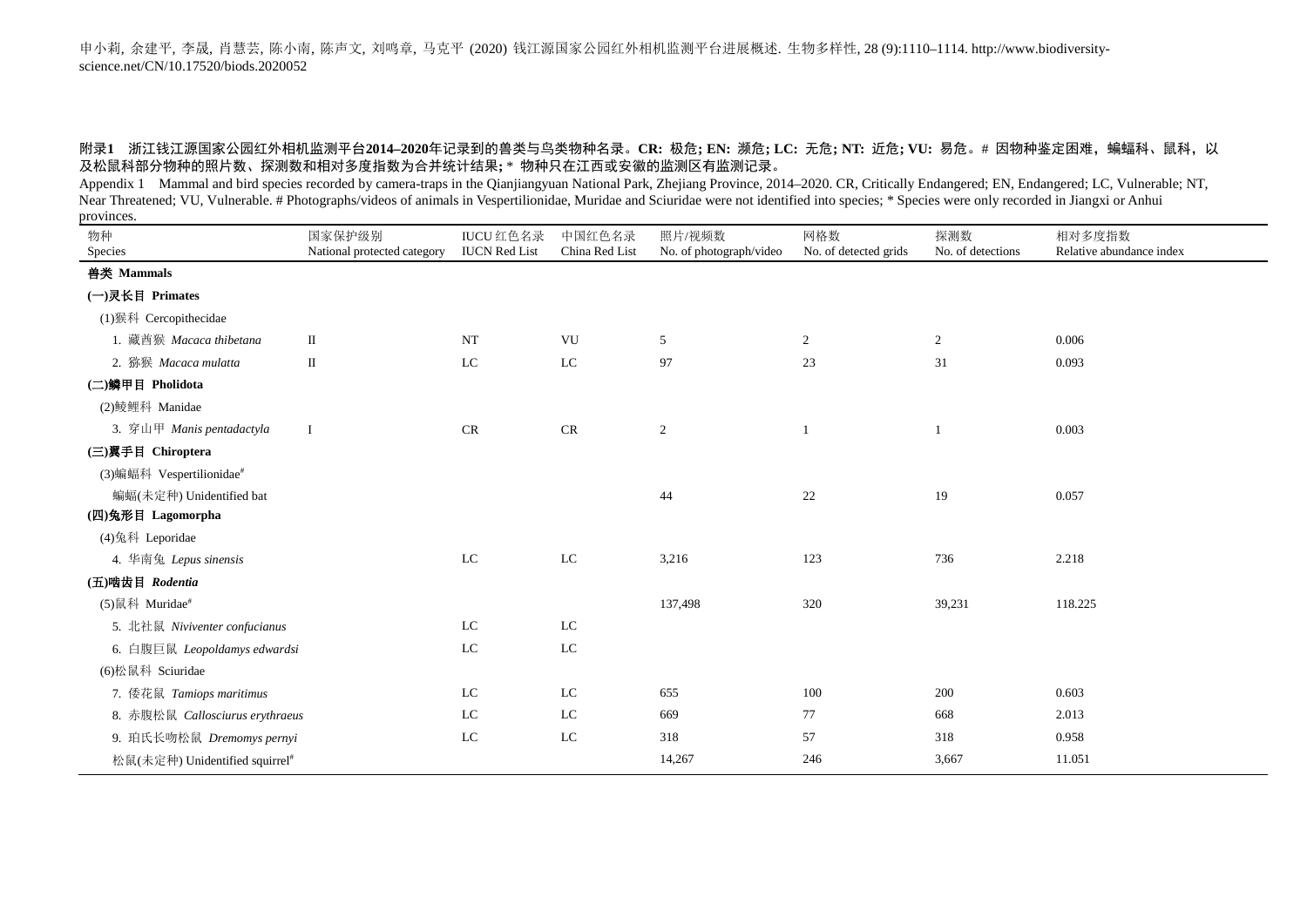| 物种                                                 | 国家保护级别                      | <b>IUCU</b> 红色名录     | 中国红色名录                     | 照片/视频数                  | 网格数                   | 探测数               | 相对多度指数                   |
|----------------------------------------------------|-----------------------------|----------------------|----------------------------|-------------------------|-----------------------|-------------------|--------------------------|
| Species                                            | National protected category | <b>IUCN</b> Red List | China Red List             | No. of photograph/video | No. of detected grids | No. of detections | Relative abundance index |
| (7) 豪猪科 Hystricidae                                |                             |                      |                            |                         |                       |                   |                          |
| 10. 中国豪猪 Hystrix hodgsoni                          |                             | ${\rm LC}$           | ${\rm LC}$                 | 1,907                   | 77                    | 414               | 1.248                    |
| (六)食肉目 Carnivora                                   |                             |                      |                            |                         |                       |                   |                          |
| (8)灵猫科 Viverridae                                  |                             |                      |                            |                         |                       |                   |                          |
| 11. 花面狸 Paguma larvata                             |                             | $_{\rm LC}$          | $_{\rm NT}$                | 10,826                  | 239                   | 2,841             | 8.562                    |
| (9)猫科 Felidae                                      |                             |                      |                            |                         |                       |                   |                          |
| 12. 豹猫 Prionailurus bengalensis                    |                             | ${\rm LC}$           | VU                         | 1,038                   | 101                   | 258               | 0.777                    |
| (10) 鼬科 Mustelidae                                 |                             |                      |                            |                         |                       |                   | 0.000                    |
| 13. 黄腹鼬 Mustela kathiah                            |                             | $_{\rm LC}$          | $_{\rm NT}$                | 725                     | 101                   | 222               | 0.669                    |
| 14. 黄鼬 Mustela sibirica*                           |                             | $_{\rm LC}$          | $_{\rm LC}$                | 28                      | $\tau$                | 12                | 0.036                    |
| 15. 鼬獾 Melogale moschata                           |                             | ${\rm LC}$           | $_{\rm NT}$                | 2,335                   | 156                   | 609               | 1.835                    |
| 16. 猪獾 Arctonyx albogularis                        |                             | ${\rm LC}$           | $_{\rm NT}$                | 11,217                  | 81                    | 2,627             | 7.917                    |
| (11) 獴科 Herpestidae                                |                             |                      |                            |                         |                       |                   |                          |
| 17. 食蟹獴 Herpestes urva                             |                             | $_{\rm LC}$          | $_{\rm NT}$                | 345                     | 46                    | 102               | 0.307                    |
| (12)熊科 Ursidae                                     |                             |                      |                            |                         |                       |                   |                          |
| 18. 亚洲黑熊 Ursus thibetanus                          | $\mathbf{I}$                | VU                   | VU                         | 239                     | 23                    | 50                | 0.151                    |
| (七)偶蹄目 Artiodactyla                                |                             |                      |                            |                         |                       |                   |                          |
| (13)猪科 Suidae                                      |                             |                      |                            |                         |                       |                   |                          |
| 19. 野猪 Sus scrofa                                  |                             | $_{\rm LC}$          | $_{\rm LC}$                | 35,759                  | 298                   | 4,291             | 12.931                   |
| (14)鹿科 Cervidae                                    |                             |                      |                            |                         |                       |                   |                          |
| 20. 黑麂 Muntiacus crinifrons                        | $\bf{I}$                    | VU                   | $\mathop{\rm EN}\nolimits$ | 6,934                   | 121                   | 1,106             | 3.333                    |
| 21. 毛冠鹿 Elaphodus cephalophus                      |                             | NT                   | VU                         | 8                       | $\overline{2}$        | $\overline{2}$    | 0.006                    |
| 22. 小麂 Muntiacus reevesi                           |                             | ${\rm LC}$           | VU                         | 225,495                 | 332                   | 38,154            | 114.979                  |
| (15)牛科 Bovidae                                     |                             |                      |                            |                         |                       |                   |                          |
| 23. 中华鬣羚 Capricornis<br>milneedwardsii<br>鸟类 Birds | $\rm II$                    | $_{\rm NT}$          | VU                         | 1,855                   | 53                    | 237               | 0.714                    |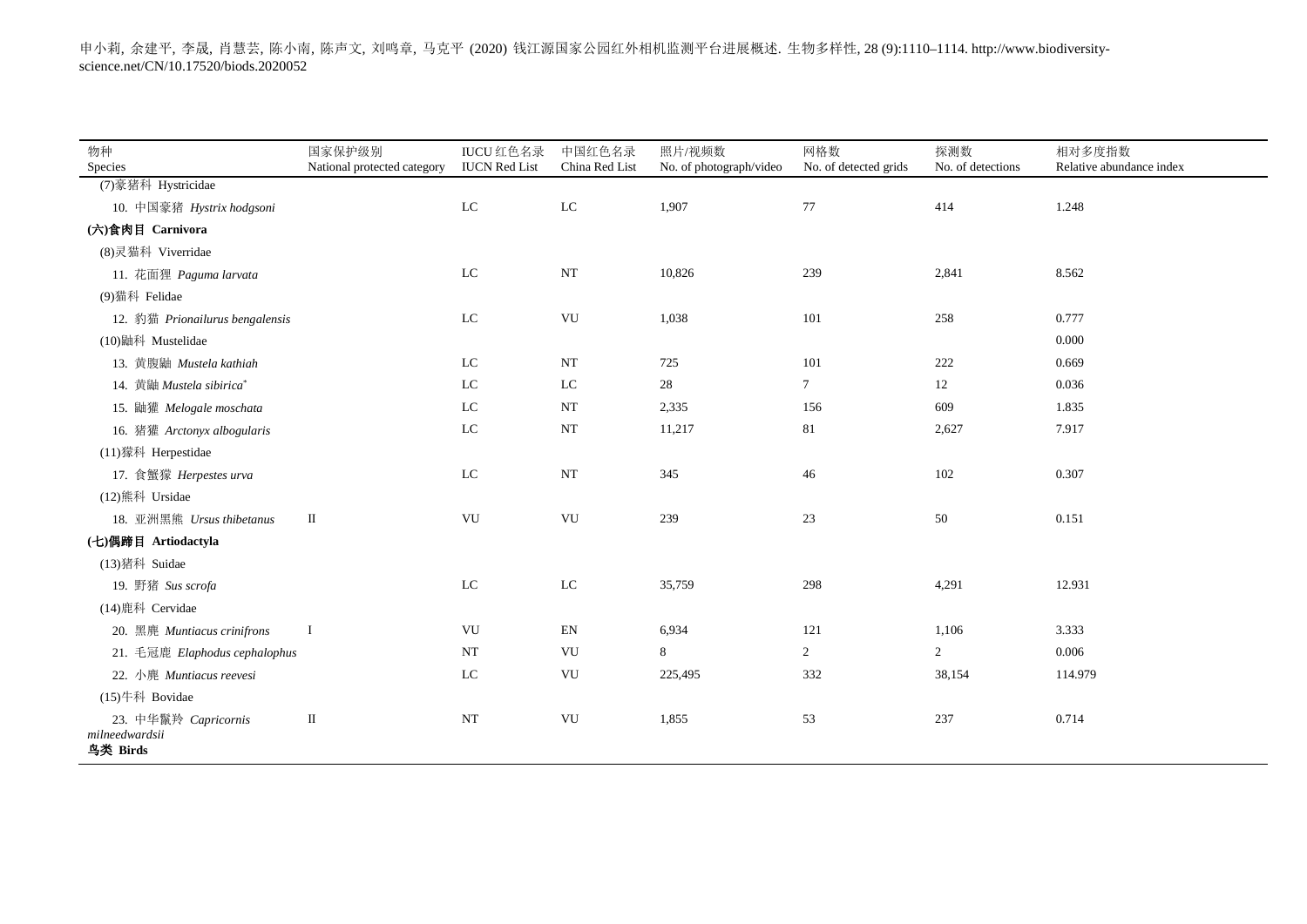| 物种<br>Species                  | 国家保护级别<br>National protected category | <b>IUCU</b> 红色名录<br><b>IUCN Red List</b> | 中国红色名录<br>China Red List   | 照片/视频数<br>No. of photograph/video | 网格数<br>No. of detected grids | 探测数<br>No. of detections | 相对多度指数<br>Relative abundance index |
|--------------------------------|---------------------------------------|------------------------------------------|----------------------------|-----------------------------------|------------------------------|--------------------------|------------------------------------|
| (一)鸡形目 Galliformes             |                                       |                                          |                            |                                   |                              |                          |                                    |
| (1) 雉科 Phasianidae             |                                       |                                          |                            |                                   |                              |                          |                                    |
| 1. 白颈长尾雉 Syrmaticus ellioti    | Ι                                     | <b>NT</b>                                | VU                         | 2,364                             | 109                          | 459                      | 1.383                              |
| 2. 白鹇 Lophura nycthemera       | $\;$ II                               | $_{\rm LC}$                              | $_{\rm LC}$                | 182,335                           | 323                          | 31,650                   | 95.379                             |
| 3. 灰胸竹鸡 Bambusicola thoracica  |                                       | LC                                       | $_{\rm LC}$                | 913                               | 71                           | 242                      | 0.729                              |
| 4. 勺鸡 Pucrasia macrolopha      | $\mathbf{I}$                          | LC                                       | $_{\rm LC}$                | 2,269                             | 143                          | 483                      | 1.456                              |
| 5. 雉鸡 Phasianus colchicus      |                                       | LC                                       | $_{\rm LC}$                | 26                                | $\overline{2}$               | 3                        | 0.009                              |
| 6. 黄腹角雉 Tragopan caboti*       | $\mathbf I$                           | ${\rm VU}$                               | $\mathop{\rm EN}\nolimits$ | $\mathfrak{Z}$                    | $\mathbf{1}$                 | $\mathbf{1}$             | 0.003                              |
| (二)鸽形目 Columbiformes           |                                       |                                          |                            |                                   |                              |                          |                                    |
| (2)鸠鸽科 Columbidae              |                                       |                                          |                            |                                   |                              |                          |                                    |
| 7. 山斑鸠 Streptopelia orientalis |                                       | LC                                       | ${\rm LC}$                 | 158                               | 20                           | 38                       | 0.115                              |
| 8. 珠颈斑鸠 Spilopelia chinensis   |                                       | $_{\rm LC}$                              | ${\rm LC}$                 | 36                                | $\overline{c}$               | 9                        | 0.027                              |
| (三) 鸻形目 Charadriiformes        |                                       |                                          |                            |                                   |                              |                          |                                    |
| (3)鹬科 Scolopacidae             |                                       |                                          |                            |                                   |                              |                          |                                    |
| 9. 丘鹬 Scolopax rusticola       |                                       | LC                                       | ${\rm LC}$                 | 19                                | 3                            | 5                        | 0.015                              |
| (四)鹰形目 Accipitriformes         |                                       |                                          |                            |                                   |                              |                          |                                    |
| (4)鹰科 Accipitridae             |                                       |                                          |                            |                                   |                              |                          |                                    |
| 10. 赤腹鹰 Accipiter soloensis    | П                                     | LC                                       | $_{\rm LC}$                | 8                                 | -1                           | 2                        | 0.006                              |
| 11. 凤头鹰 Accipiter trivirgatus  | $\mathbf{I}$                          | LC                                       | <b>NT</b>                  | 121                               | 17                           | $28\,$                   | 0.042                              |
| 12. 苍鹰 Accipiter gentilis*     | $\mathbf{I}$                          | $_{\rm LC}$                              | <b>NT</b>                  | $\overline{4}$                    | $\mathbf{1}$                 | $\mathbf{1}$             | 0.003                              |
| 13. 松雀鹰 Accipiter virgatus     | П                                     | LC                                       | LC                         | 68                                | 5                            | 10                       | 0.027                              |
| 14. 鹰雕 Nisaetus nipalensis     | П                                     | LC                                       | <b>NT</b>                  | 19                                | 3                            | $\mathfrak{Z}$           | 0.012                              |
| 15. 蛇雕 Spilornis cheela        | $\mathbf{I}$                          | LC                                       | NT                         | 8                                 | 2                            | 2                        | 0.006                              |
| (五)鸮形目 Strigiformes            |                                       |                                          |                            |                                   |                              |                          |                                    |
| (5)鸱鸮科 Strigidae               |                                       |                                          |                            |                                   |                              |                          |                                    |
| 16. 灰林鸮 Strix aluco            | П                                     | LC                                       | <b>NT</b>                  | 18                                | 6                            | 6                        | 0.020                              |
| 17. 领角鸮 Otus lettia            | П                                     | LC                                       | LC                         | 20                                | 6                            | 6                        | 0.020                              |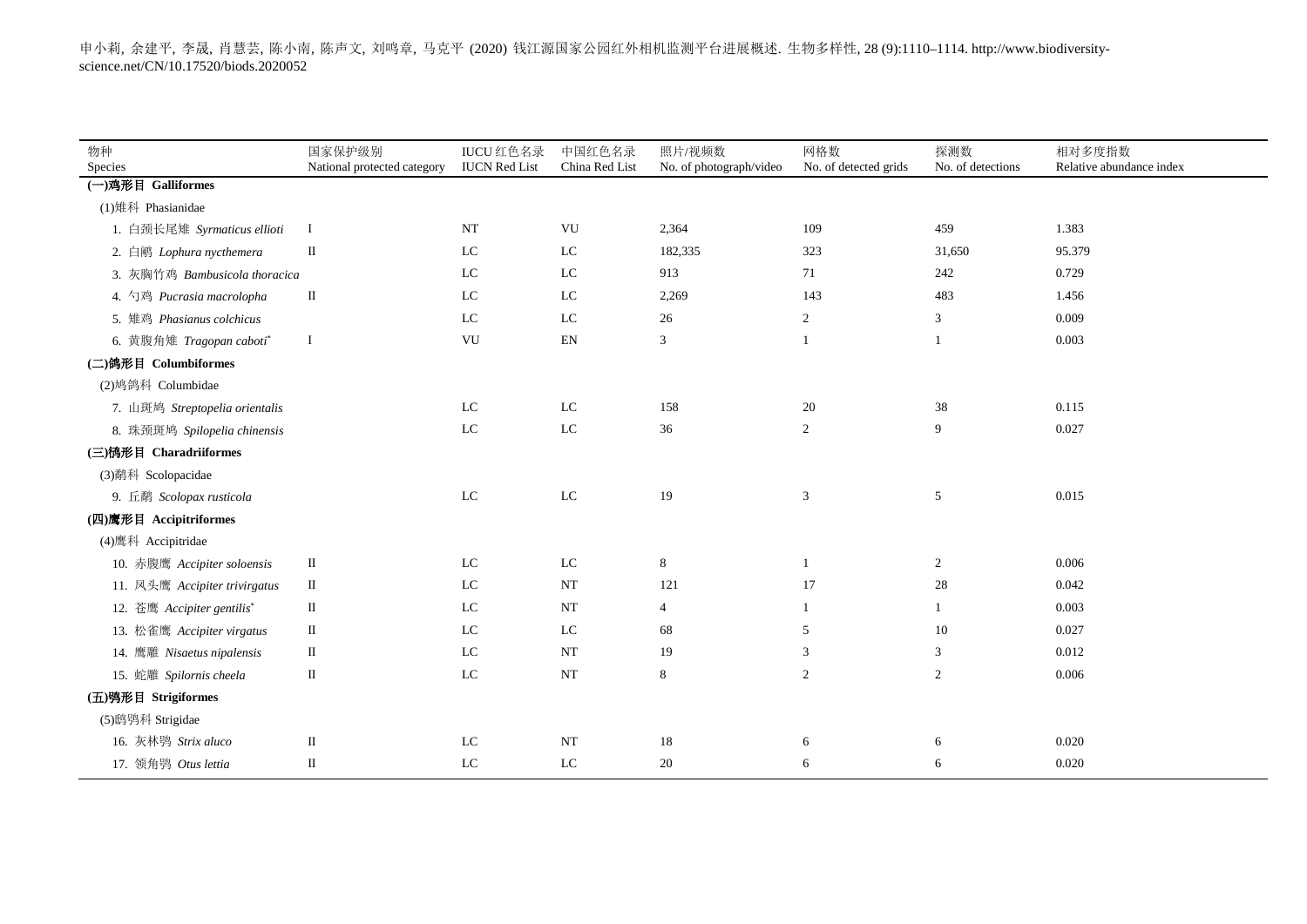申小莉, 余建平, 李晟, 肖慧芸, 陈小南, 陈声文, 刘鸣章, 马克平 (2020) 钱江源国家公园红外相机监测平台进展概述. 生物多样性, 28 (9):1110–1114. http://www.biodiversityscience.net/CN/10.17520/biods.2020052

| 物种                                | 国家保护级别                      | <b>IUCU</b> 红色名录           | 中国红色名录         | 照片/视频数                  | 网格数                   | 探测数               | 相对多度指数                   |
|-----------------------------------|-----------------------------|----------------------------|----------------|-------------------------|-----------------------|-------------------|--------------------------|
| Species                           | National protected category | <b>IUCN</b> Red List       | China Red List | No. of photograph/video | No. of detected grids | No. of detections | Relative abundance index |
| 18. 领鸺鹠 Glaucidium brodiei        | $\mathbf{I}$                | LC                         | LC             | 2                       | 2                     | $\overline{2}$    | 0.006                    |
| (6)草鸮科 Tytonidae                  |                             |                            |                |                         |                       |                   |                          |
| 19. 草鸮 Tyto capensis              | $\rm II$                    | ${\rm LC}$                 | ${\rm LC}$     | $\overline{4}$          | $\overline{1}$        | $\mathbf{1}$      | 0.003                    |
| (六)隼形目 Falconiformes              |                             |                            |                |                         |                       |                   |                          |
| (7) 隼科 Falconidae                 |                             |                            |                |                         |                       |                   |                          |
| 20. 红隼 Falco tinnunculus*         | $\rm II$                    | ${\rm LC}$                 | ${\rm LC}$     | 1                       | -1                    | $\mathbf{1}$      | 0.003                    |
| (七) 鹃形目 Cuculiformes              |                             |                            |                |                         |                       |                   |                          |
| (8) 杜鹃科 Cuculidae                 |                             |                            |                |                         |                       |                   |                          |
| 21. 中杜鹃 Cuculus saturatus*        |                             | ${\rm LC}$                 | ${\rm LC}$     | $\overline{4}$          | $\mathbf{1}$          | $\mathbf{1}$      | 0.003                    |
| (八)啄木鸟目 Piciformes                |                             |                            |                |                         |                       |                   |                          |
| (9)啄木鸟科 Picidae                   |                             |                            |                |                         |                       |                   |                          |
| 22. 斑姬啄木鸟 Picumnus innominatus*   |                             | $\mathop{\rm LC}\nolimits$ | ${\rm LC}$     | 6                       | -1                    | 1                 | 0.003                    |
| 23. 黄嘴栗啄木鸟 Blythipicus pyrrhotis  |                             | $\mathop{\rm LC}\nolimits$ | ${\rm LC}$     | 34                      | 18                    | 19                | 0.057                    |
| 24. 灰头绿啄木鸟 Picus canus            |                             | ${\rm LC}$                 | ${\rm LC}$     | 190                     | 50                    | 78                | 0.235                    |
| (九)雀形目 Passeriformes              |                             |                            |                |                         |                       |                   |                          |
| (10) 八色鸫科 Pittidae                |                             |                            |                |                         |                       |                   |                          |
| 25. 仙八色鸫 Pitta nympha             | П                           | VU                         | VU             | 5                       | $\overline{2}$        | $\overline{2}$    | 0.006                    |
| (11) 鸦科 Corvidae                  |                             |                            |                |                         |                       |                   | 0.000                    |
| 26. 红嘴蓝鹊 Urocissa erythrorhyncha  |                             | $\mathop{\rm LC}\nolimits$ | ${\rm LC}$     | 333                     | 34                    | 73                | 0.220                    |
| 27. 灰树鹊 Dendrocitta formosae      |                             | ${\rm LC}$                 | ${\rm LC}$     | 1,058                   | 86                    | 227               | 0.684                    |
| 28. 松鸦 Garrulus glandarius        |                             | $\mathop{\rm LC}\nolimits$ | ${\rm LC}$     | 93                      | 21                    | 38                | 0.115                    |
| (12)山雀科 Paridae                   |                             |                            |                |                         |                       |                   |                          |
| 29. 大山雀 Parus major               |                             | LC                         | ${\rm LC}$     | 14                      | $\overline{7}$        | 10                | 0.030                    |
| 30. 黄腹山雀 Parus venustulus         |                             | ${\rm LC}$                 | ${\rm LC}$     | 22                      | 6                     | $\tau$            | 0.021                    |
| (13) 鹎科 Pycnonotidae              |                             |                            |                |                         |                       |                   |                          |
| 31. 黑短脚鹎 Hypsipetes leucocephalus |                             | ${\rm LC}$                 | ${\rm LC}$     | 7                       | $\overline{c}$        | $\overline{c}$    | 0.006                    |
| 32. 绿翅短脚鹎 Hypsipetes mcclellandii |                             | $\mathop{\rm LC}\nolimits$ | ${\rm LC}$     | 27                      | 5                     | 5                 | 0.015                    |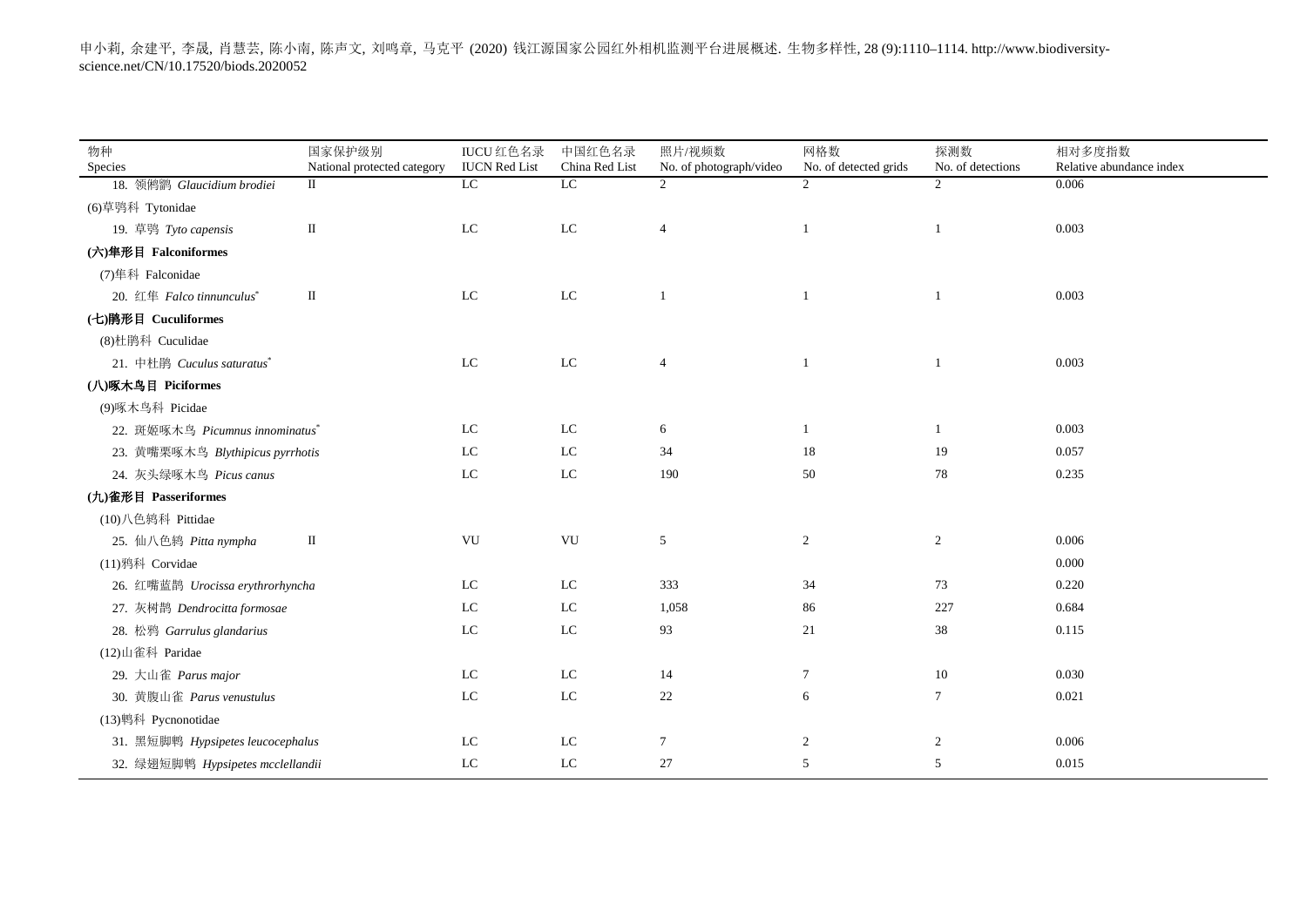| 物种<br>Species                     | 国家保护级别<br>National protected category | <b>IUCU</b> 红色名录<br><b>IUCN Red List</b> | 中国红色名录<br>China Red List | 照片/视频数<br>No. of photograph/video | 网格数<br>No. of detected grids | 探测数<br>No. of detections | 相对多度指数<br>Relative abundance index |
|-----------------------------------|---------------------------------------|------------------------------------------|--------------------------|-----------------------------------|------------------------------|--------------------------|------------------------------------|
| 33. 栗背短脚鹎 Hemixos castanonotus    |                                       | LC                                       | $_{\rm LC}$              | 17                                | 6                            | 6                        | 0.018                              |
| 34. 白头鹎 Pycnonotus sinensis       |                                       | LC                                       | ${\rm LC}$               | 3                                 |                              | $\mathbf{1}$             | 0.003                              |
| (14)柳莺科 Phylloscopidae            |                                       |                                          |                          |                                   |                              |                          | 0.000                              |
| 35. 褐柳莺 Phylloscopus fuscatus     |                                       | LC                                       | ${\rm LC}$               | $\overline{4}$                    | 2                            | $\overline{c}$           | 0.006                              |
| (15) 树莺科 Cettiidae                |                                       |                                          |                          |                                   |                              |                          |                                    |
| 36. 棕脸鹟莺 Seicercus albogularis    |                                       | LC                                       | ${\rm LC}$               | 92                                | 25                           | 41                       | 0.124                              |
| (16) 莺鹛科 Sylviidae                |                                       |                                          |                          |                                   |                              |                          |                                    |
| 37. 棕头鸦雀 Paradoxornis webbianus   |                                       | LC                                       | LC                       | 10                                |                              | 3                        | 0.009                              |
| 38. 灰头鸦雀 Paradoxornis gularis     |                                       | LC                                       | ${\rm LC}$               | 78                                | 20                           | 23                       | 0.069                              |
| (17)绣眼鸟科 Zosteropidae             |                                       |                                          |                          |                                   |                              |                          |                                    |
| 39. 暗绿绣眼鸟 Zosterops japonica*     |                                       | LC                                       | LC                       | $\overline{2}$                    |                              | $\overline{c}$           | 0.006                              |
| 40. 栗耳凤鹛 Yuhina castaniceps       |                                       | LC                                       | ${\rm LC}$               | 15                                | $\overline{4}$               | $\tau$                   | 0.021                              |
| (18) 林鹛科 Timaliidae               |                                       |                                          |                          |                                   |                              |                          |                                    |
| 41. 华南斑胸钩嘴鹛 Erythrogenys swinhoei |                                       | LC                                       | LC                       | 198                               | 25                           | 55                       | 0.166                              |
| 42. 红头穗鹛 Cyanoderma ruficeps      |                                       | LC                                       | ${\rm LC}$               | 11                                | 5                            | $\overline{4}$           | 0.012                              |
| 43. 棕颈钩嘴鹛 Pomatorhinus ruficollis |                                       | LC                                       | ${\rm LC}$               | 276                               | 58                           | 91                       | 0.274                              |
| (19)幽鹛科 Pellorneidae              |                                       |                                          |                          |                                   |                              |                          |                                    |
| 44. 褐顶雀鹛 Alcippe brunnea          |                                       | LC                                       | LC                       | 21                                | 6                            | 9                        | 0.027                              |
| 45. 灰眶雀鹛 Alcippe morrisonia       |                                       | LC                                       | ${\rm LC}$               | 410                               | 64                           | 144                      | 0.434                              |
| (20)噪鹛科 Leiothrichidae            |                                       |                                          |                          |                                   |                              |                          |                                    |
| 46. 红嘴相思鸟 Leiothrix lutea         |                                       | LC                                       | LC                       | 32                                | $\tau$                       | 9                        | 0.027                              |
| 47. 画眉 Garrulax canorus           |                                       | LC                                       | NT                       | 364                               | 45                           | 115                      | 0.347                              |
| 48. 黑领噪鹛 Garrulax pectoralis      |                                       | LC                                       | ${\rm LC}$               | 929                               | 91                           | 229                      | 0.690                              |
| 49. 灰翅噪鹛 Garrulax cineraceus      |                                       | LC                                       | $_{\rm LC}$              | 92                                | 21                           | 43                       | 0.130                              |
| 50. 小黑领噪鹛 Garrulax monileger      |                                       | LC                                       | ${\rm LC}$               | 929                               | 91                           | 229                      | 0.690                              |
| 51. 棕噪鹛 Garrulax berthemyi        |                                       | LC                                       | LC                       | 389                               | 38                           | 112                      | 0.338                              |
| (21) 鸫科 Turdidae                  |                                       |                                          |                          |                                   |                              |                          | 0.000                              |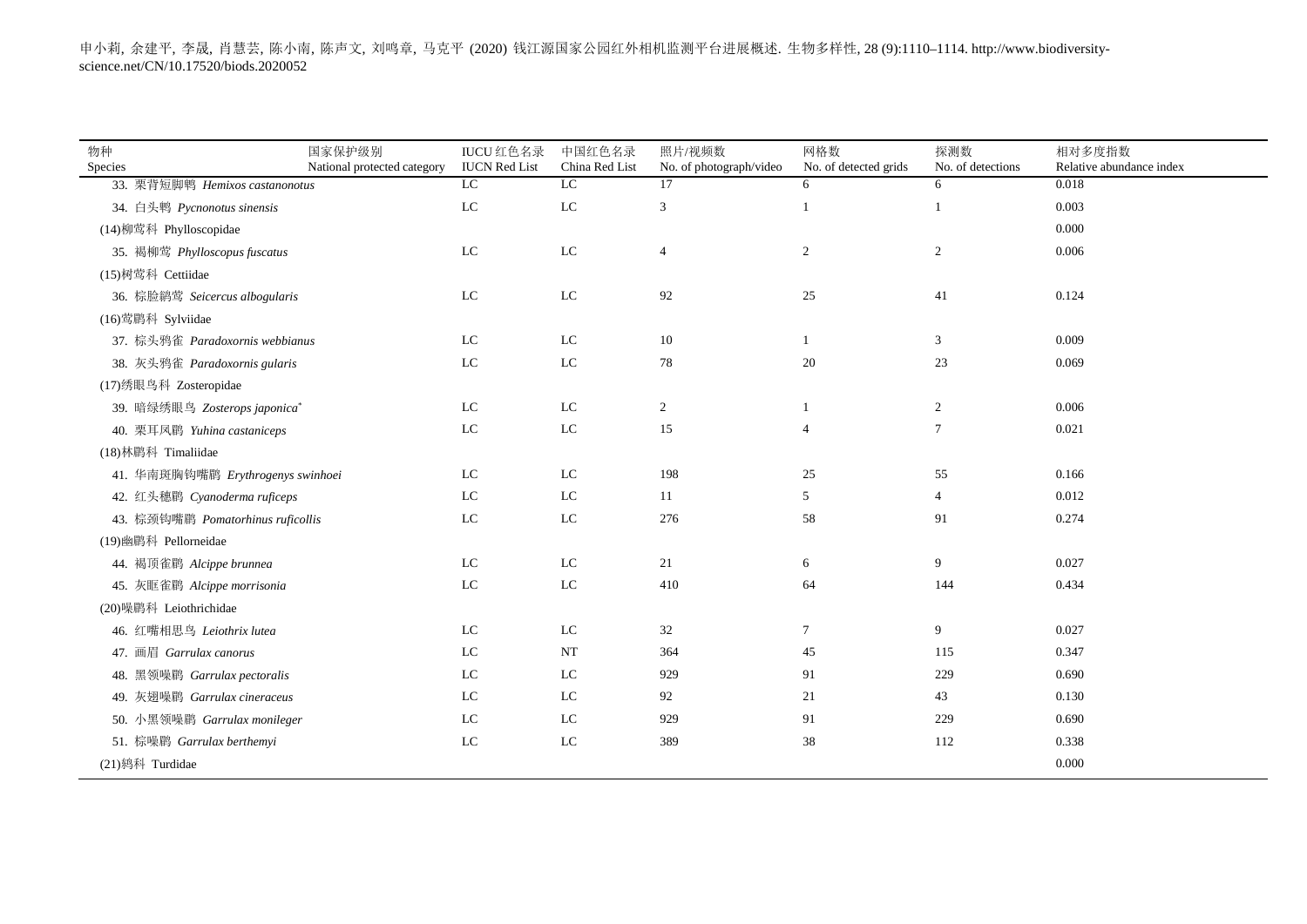| 物种                              | 国家保护级别                      | <b>IUCU</b> 红色名录           | 中国红色名录         | 照片/视频数                         | 网格数                   | 探测数               | 相对多度指数                   |
|---------------------------------|-----------------------------|----------------------------|----------------|--------------------------------|-----------------------|-------------------|--------------------------|
| Species                         | National protected category | <b>IUCN</b> Red List       | China Red List | No. of photograph/video<br>908 | No. of detected grids | No. of detections | Relative abundance index |
| 52. 灰背鸫 Turdus hortulorum       |                             | LC                         | LC             |                                | 78                    | 302               | 0.910                    |
| 53. 白腹鸫 Turdus pallidus         |                             | ${\rm LC}$                 | ${\rm LC}$     | 615                            | 55                    | 184               | 0.554                    |
| 54. 白眉鸫 Turdus obscurus         |                             | $\mathop{\rm LC}\nolimits$ | ${\rm LC}$     | 119                            | 26                    | 41                | 0.124                    |
| 55. 斑鸫 Turdus eunomus           |                             | $_{\rm LC}$                | ${\rm LC}$     | 82                             | 20                    | 30                | 0.090                    |
| 56. 白眉地鸫 Geokichla sibirica     |                             | $_{\rm LC}$                | $_{\rm LC}$    | 73                             | 17                    | 29                | 0.087                    |
| 57. 橙头地鸫 Geokichla citrina      |                             | $\mathop{\rm LC}\nolimits$ | ${\rm LC}$     | $\overline{c}$                 | 2                     | $\overline{2}$    | 0.006                    |
| 58. 虎斑地鸫 Zoothera dauma         |                             | ${\rm LC}$                 | ${\rm LC}$     | 3,919                          | 156                   | 1,180             | 3.556                    |
| (22)鹟科 Muscicapidae             |                             |                            |                |                                |                       |                   |                          |
| 59. 蓝短翅鸫 Brachypteryx montana   |                             | $\mathop{\rm LC}\nolimits$ | ${\rm LC}$     | 15                             | $\overline{c}$        | 5                 | 0.015                    |
| 60. 红喉歌鸲 Calliope calliope      |                             | $\mathop{\rm LC}\nolimits$ | ${\rm LC}$     | 6                              | $\overline{c}$        | 3                 | 0.009                    |
| 61. 白额燕尾 Enicurus leschenaulti  |                             | ${\rm LC}$                 | ${\rm LC}$     | 22                             | $\overline{4}$        | 8                 | 0.024                    |
| 62. 紫啸鸫 Myophonus caeruleus     |                             | $\mathop{\rm LC}\nolimits$ | ${\rm LC}$     | 856                            | 71                    | 253               | 0.762                    |
| 63. 白喉矶鸫 Monticola gularis      |                             | LC                         | LC             | 55                             | 10                    | 10                | 0.030                    |
| 64. 鸲姬鹟 Ficedula mugimaki*      |                             | $\mathop{\rm LC}\nolimits$ | ${\rm LC}$     | 5                              | 2                     | $\overline{c}$    | 0.006                    |
| 65. 红尾歌鸲 Larvivora sibilans     |                             | ${\rm LC}$                 | ${\rm LC}$     | 98                             | 19                    | 31                | 0.093                    |
| 66. 蓝歌鸲 Larvivora cyane         |                             | $\rm LC$                   | ${\rm LC}$     | 26                             | $7\phantom{.0}$       | $\tau$            | 0.021                    |
| 67. 北红尾鸲 Phoenicurus auroreus   |                             | $\rm LC$                   | ${\rm LC}$     | 13                             | 3                     | $\overline{4}$    | 0.012                    |
| 68. 白喉林鹟 Rhinomyias brunneata   |                             | VU                         | VU             | 13                             | 6                     | $\tau$            | 0.021                    |
| 69. 红胁蓝尾鸲 Tarsiger cyanurus     |                             | $\rm LC$                   | ${\rm LC}$     | 1,931                          | 101                   | 651               | 1.962                    |
| (23)鹡鸰科 Motacillidae            |                             |                            |                |                                |                       |                   |                          |
| 70. 树鹨 Anthus hodgsoni          |                             | $\rm LC$                   | ${\rm LC}$     | 175                            | $22\,$                | 64                | 0.193                    |
| (24) 燕雀科 Fringillidae           |                             |                            |                |                                |                       |                   |                          |
| 71. 燕雀 Fringilla montifringilla |                             | $\rm LC$                   | ${\rm LC}$     | 28                             | $\overline{4}$        | 4                 | 0.012                    |
| (25)鹀科 Emberizidae              |                             |                            |                |                                |                       |                   |                          |
| 72. 白眉鹀 Emberiza tristrami      |                             | ${\rm LC}$                 | ${\rm LC}$     | 124                            | 28                    | 44                | 0.133                    |
| 73. 黄眉鹀 Emberiza chrysophrys*   |                             | $\rm LC$                   | ${\rm LC}$     | 6                              | 2                     | 3                 | 0.009                    |
| (26)伯劳科 Laniidae                |                             |                            |                |                                |                       |                   |                          |